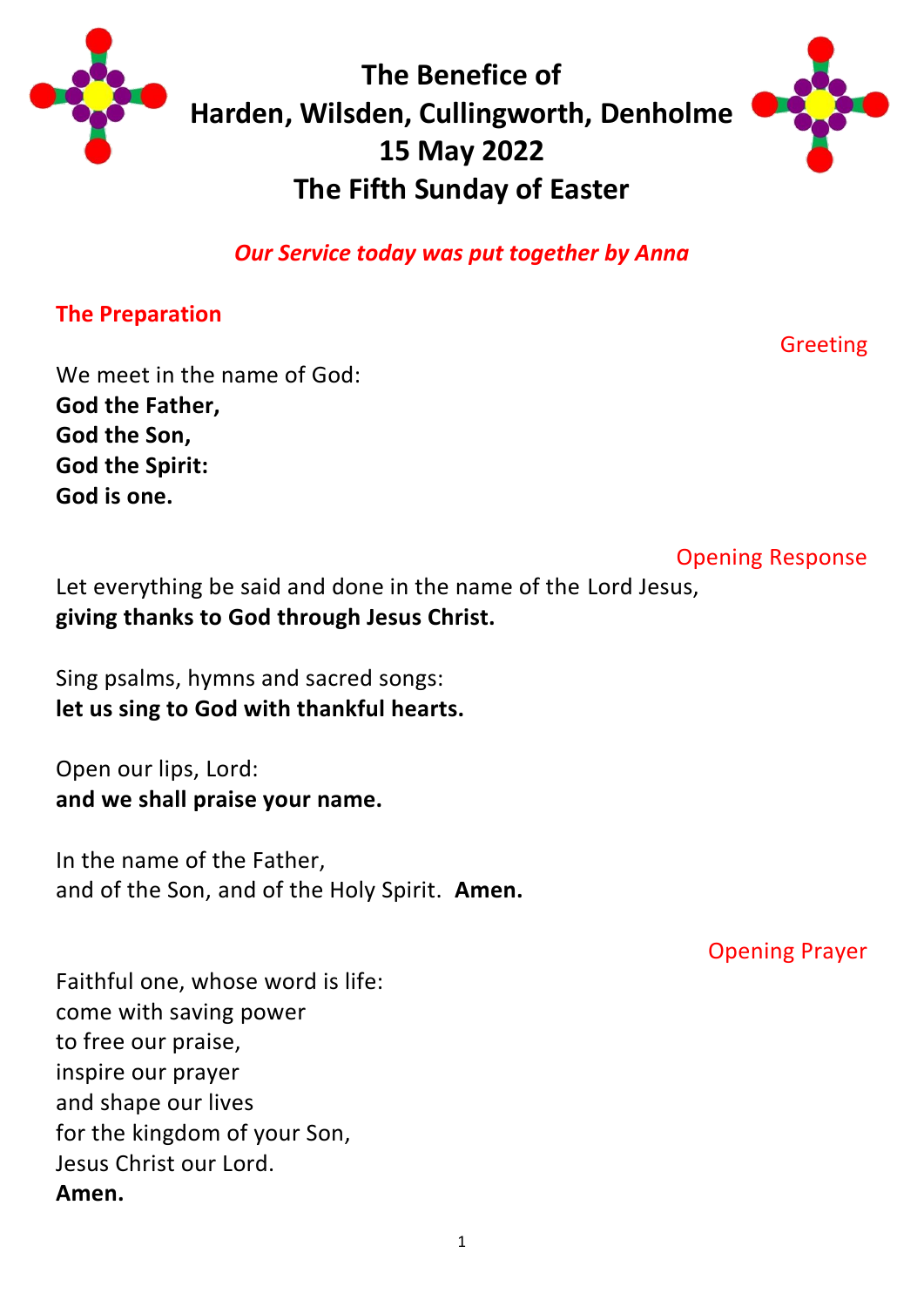St Paul says 'Be imitators of God; love as Christ loved; do not grieve the Holy Spirit; put away all anger and bitterness, all slander and malice.' So let us confess our sins to God, who forgives us in Christ.

Confession

Lord God, our maker and our redeemer, this is your world and we are your people: come among us and save us. We have wilfully misused your gifts of creation; Lord, be merciful: **forgive us our sin.**

We have seen the ill-treatment of others and have not gone to their aid; Lord, be merciful: **forgive us our sin.**

We have condoned evil and dishonesty and failed to strive for justice: Lord, be merciful: **forgive us our sin.**

We have heard the good news of Christ, but have failed to share it with others; Lord, be merciful: **forgive us our sin.**

We have not loved you with all our heart, nor our neighbours as ourselves; Lord, be merciful: **forgive us our sin.**

May the God of love and power forgive us and free us from our sins, heal and strengthen us by his Spirit, and raise us to new life in Christ our Lord. **Amen.** Absolution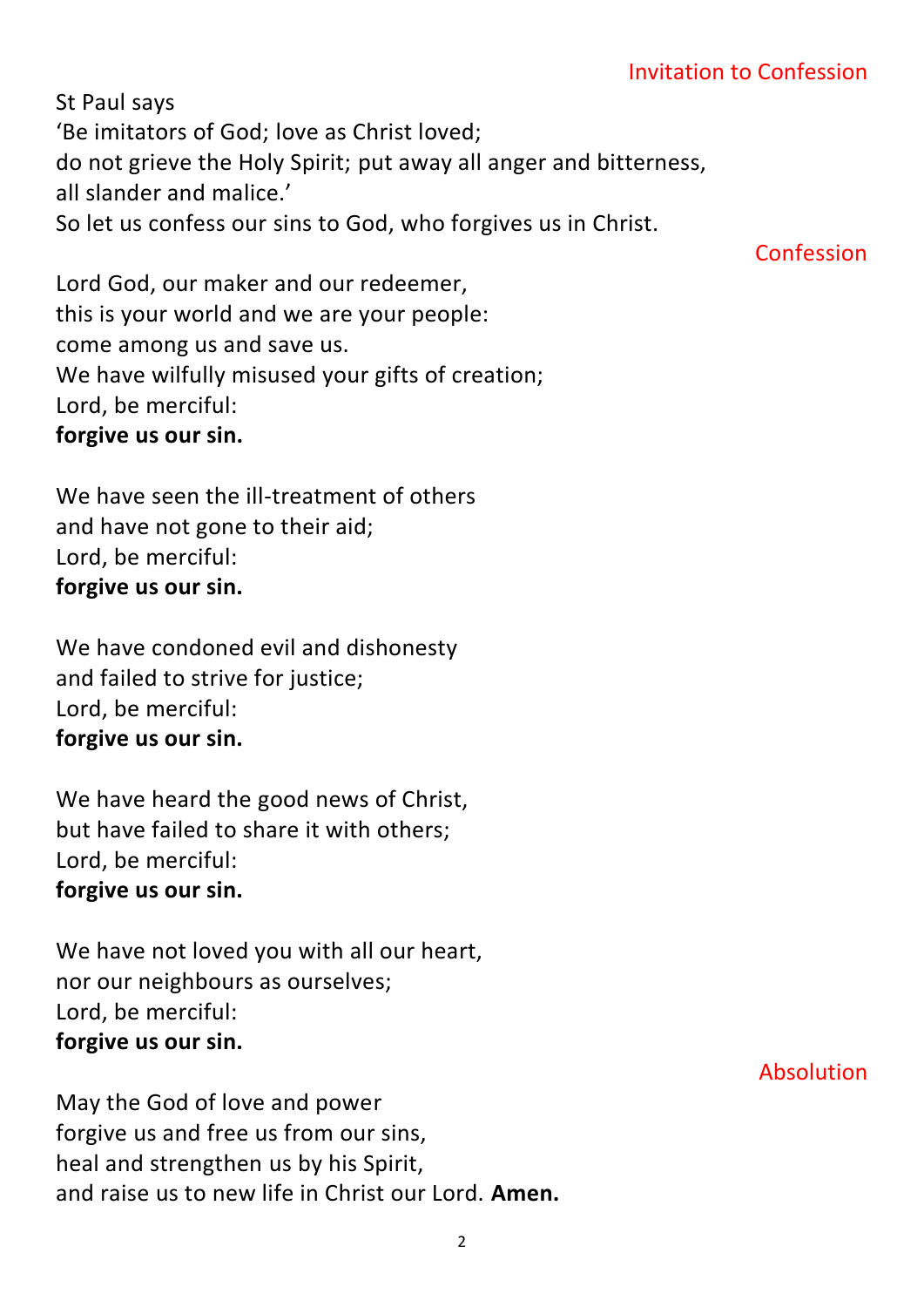Risen Christ, your wounds declare your love for the world and the wonder of your risen life; give us compassion and courage to risk ourselves for those we serve to the glory of God the Father. **Amen**

## **THE LITURGY OF THE WORD**

# New Testament Reading: Acts 11. 1-18

The apostles and the believers throughout Judea heard that the Gentiles also had received the word of God. So when Peter went up to Jerusalem, the circumcised believers criticised him and said, 'You went into the house of uncircumcised men and ate with them.'

Starting from the beginning, Peter told them the whole story: 'I was in the city of Joppa praying, and in a trance I saw a vision. I saw something like a large sheet being let down from heaven by its four corners, and it came down to where I was. I looked into it and saw four-footed animals of the earth, wild beasts, reptiles and birds. Then I heard a voice telling me, "Get up, Peter. Kill and eat." 'I replied, "Surely not, Lord! Nothing impure or unclean has ever entered my mouth."

'The voice spoke from heaven a second time, "Do not call anything impure that God has made clean." This happened three times, and then it was all pulled up to heaven again.

'Right then three men who had been sent to me from Caesarea stopped at the house where I was staying. The Spirit told me to have no hesitation about going with them. These six brothers also went with me, and we entered the man's house. He told us how he had seen an angel appear in his house and say, "Send to Joppa for Simon who is called Peter. He will bring you a message through which you and all your household will be saved."

'As I began to speak, the Holy Spirit came on them as he had come on us at the beginning. Then I remembered what the Lord had said: "John baptised with water, but you will be baptised with the Holy Spirit." So if God gave them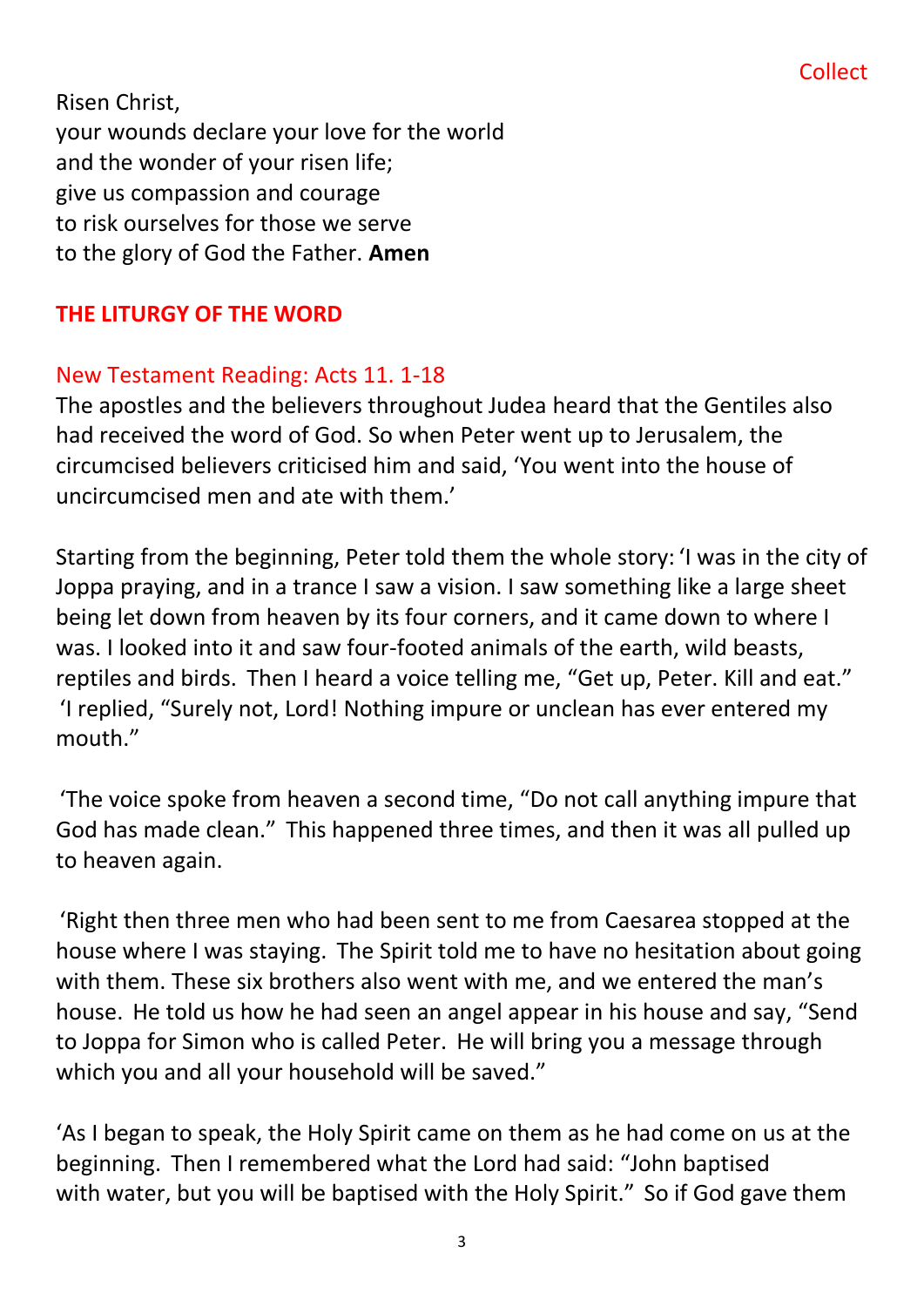the same gift he gave us who believed in the Lord Jesus Christ, who was I to think that I could stand in God's way?'

When they heard this, they had no further objections and praised God, saying, 'So then, even to Gentiles God has granted repentance that leads to life.'

#### **Thanks be to God for the gift of his word.**

#### Gospel Reading: John 13.31-35

When he was gone, Jesus said, 'Now the Son of Man is glorified and God is glorified in him. If God is glorified in him, God will glorify the Son in himself, and will glorify him at once.

'My children, I will be with you only a little longer. You will look for me, and just as I told the Jews, so I tell you now: where I am going, you cannot come.

'A new command I give you: love one another. As I have loved you, so you must love one another. By this everyone will know that you are my disciples, if you love one another.'

Simon Peter asked him, 'Lord, where are you going?' Jesus replied, 'Where I am going, you cannot follow now, but you will follow later.'

Peter asked, 'Lord, why can't I follow you now? I will lay down my life for you.' Then Jesus answered, 'Will you really lay down your life for me? Very truly I tell you, before the cock crows, you will disown me three times!

#### **Thanks be to God for the gift of his Holy Word.**

#### Reflection from Richard

My journey reading a chapter of the Bible each day since I arrived here has brought me now towards the end of Mark's Gospel. As the story has progressed I've been really struck by the way that God's love expands.

At the beginning of the Bible we read how God makes the world and then creates Adam and Eve. As the story develops he loves the people of a chosen family, caring for them and leading them amid the population of the world.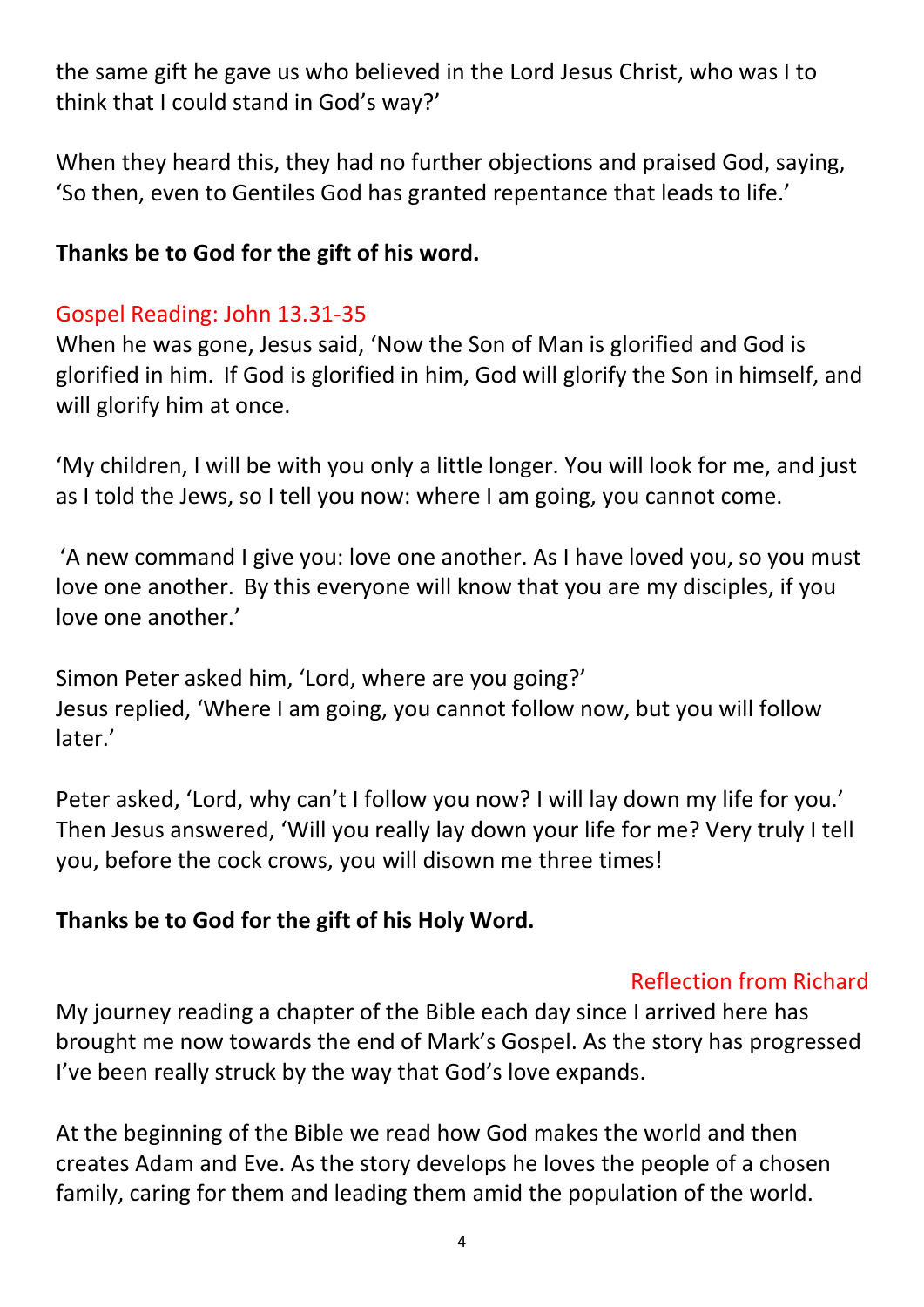That love then expands to embrace a whole nation of Israel as Jacob walks with God. And God saves the nation from their slavery in Egypt and establishes them in the Promised Land.

As the Journey continues into the New Testament we see God come to be with us in Jesus and we recognise his death for the people of the whole world.

Peter gets that same message in our reading today. God makes it clear that his message of salvation is not only for the Jewish people, but is for all people. And it is wonderful that this reading is paired with Jesus command that we "Love one another."

This is a reminder that we do not only love those closest to us, or those that we know, or those that we like! But rather God's commission to us and his great challenge and joy is that we have a responsibility to love our neighbour, to love everyone.

Today marks the start of Christian Aid Week. This is one way that, in our support for Christian Aid, we can show our love for people who we will never meet or know.

Christian Aid work in many places across the world, helping us to live out our faith in action and enabling us to love one another.

Take time to pray for their work this week, perhaps find out more about some of the things that they are doing across the world. And seek to follow God's command, loving those far away, those we will never meet or know.

And let us not forget too, to love those closer to us, our family and friends, our neighbours, those we like and even those we find it very hard to love!

#### Profession of Faith

**We believe in God the Father, from whom every family in heaven and on earth is named.**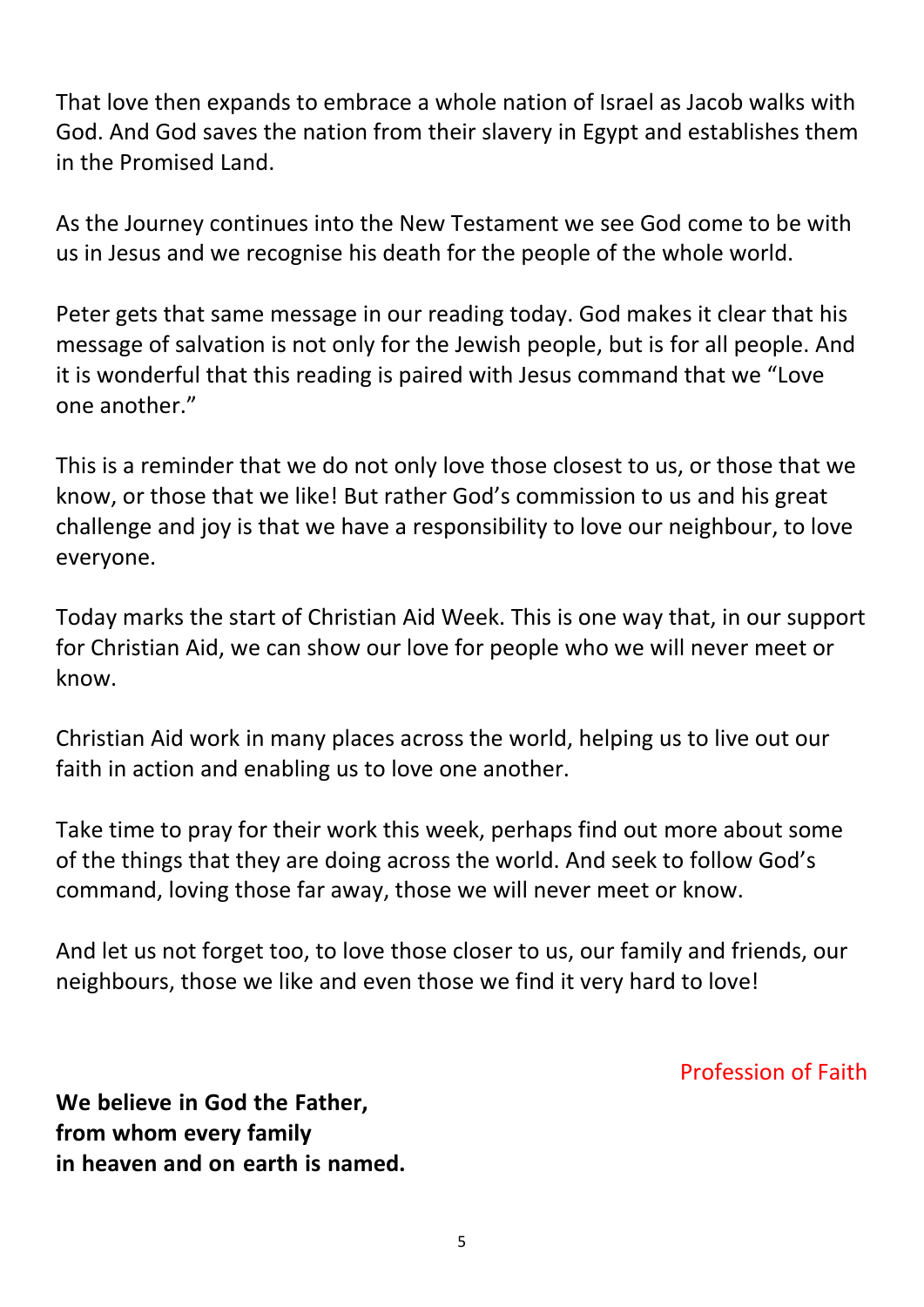**We believe in God the Son, who lives in our hearts through faith, and fills us with his love.**

**We believe in God the Holy Spirit, who strengthens us with power from on high.**

**We believe in one God; Father, Son and Holy Spirit. Amen.**

### Prayers of Intercession led by Beverly Hurst

Lord Jesus Christ, Son of the Father, give us wisdom and faith to trust in you. When we cannot see your presence, when the way is full of darkness and doubt, increase our faith and help us to know that you will never leave us or forsake us, for you are ever with us, Jesus Christ our Lord, to whom with the Father and the Holy Spirit be all honour and glory, now and forever. **Amen.**

Lord, we rejoice that we abide in you and in your great love; you accept us when we find it hard to accept ourselves or each other. We pray that you will strengthen the fellowship of your people, that you will sustain us in our unity and help us to know we are one in you. We pray for all who are striving to realise the unity that you give to your church.

We pray for inter-church relationships and all groups that help to break down barriers.

Lord, lead us from despair to hope, **from division to wholeness.**

Lord, we remember before you all areas of ethnic violence and racial hatred, for all places where there is division, strife and animosity.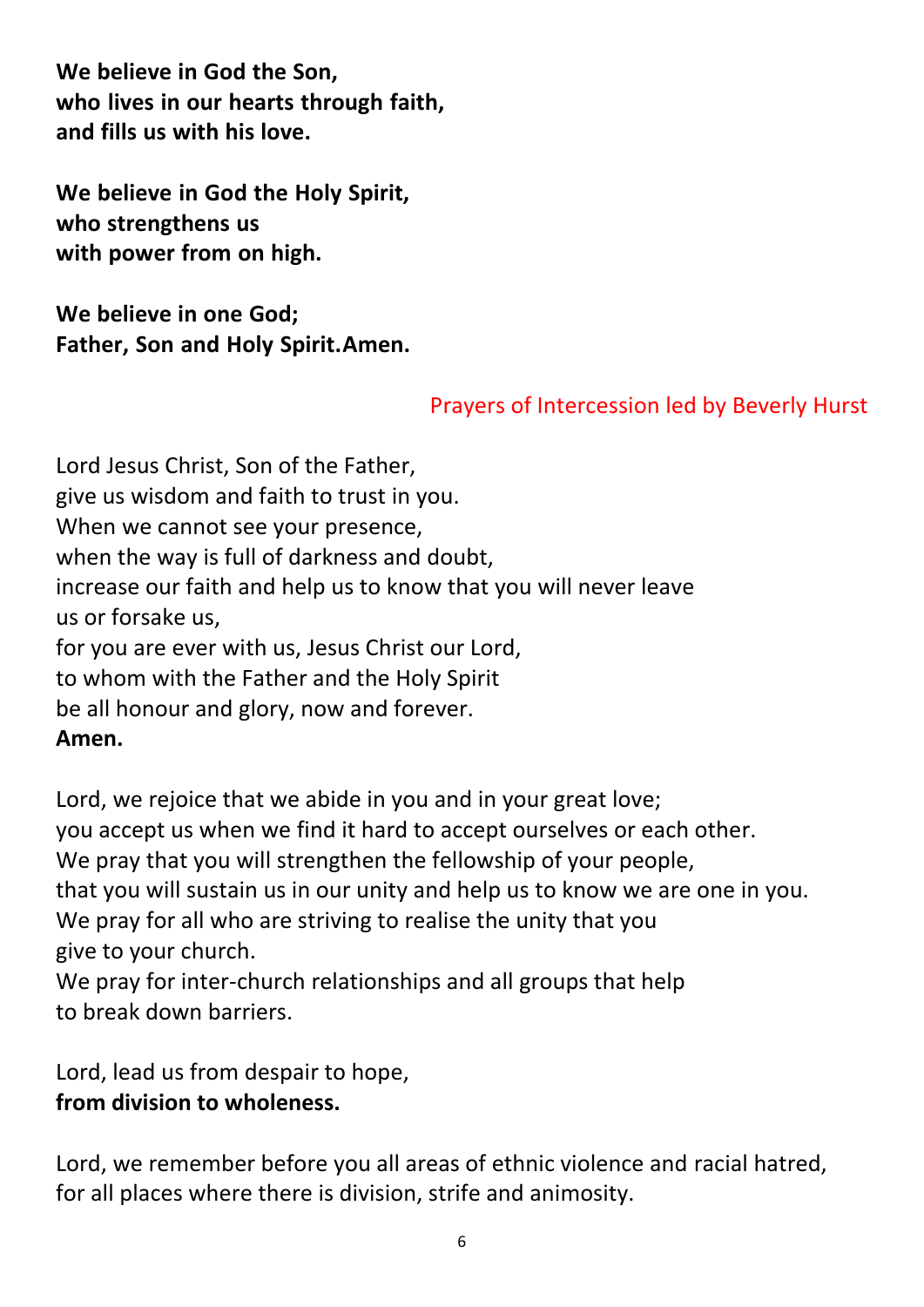We remember and continue to pray for the peoples of Ukraine:

We pray for those living in terror of death

For those people fleeing to find safety

For those who cause violence to others

We pray that the truth of the situation is made clear to everyone

We pray for the courage to speak out where changes can be made

We pray for the Russian Church that they will find the courage to challenge the Russian leaders.

We pray for the United Nations, European Leaders and all leaders of the world to speak out and make Herculean efforts to end the war in Ukraine and to find peace in all areas of conflict across the world.

Lord, lead us from despair to hope, **from division to wholeness.**

We give thanks for our own homes and their love.

We give thanks for those who are opening their homes to all peoples fleeing war and violence, we thank them for their care and compassion.

We pray for homes of strife and discord, homes where there is neglect, abuse or violence.

We remember homes where there is no love or where love is betrayed. We pray for all families suffering from a breakdown in their relationships.

Lord, lead us from despair to hope,

# **from division to wholeness.**

We pray for all who are ill at this time, for all those in hospital or being cared for at home.

We pray for all who are living in Care or Nursing homes and for all those who care and look after them.

We ask your blessing on loved ones and friends who are suffering at this time.

Lord, lead us from despair to hope,

# **from division to wholeness.**

We look forward to the day when we will share fully in the communion of saints, when we will be one in the Spirit and one in the Lord.